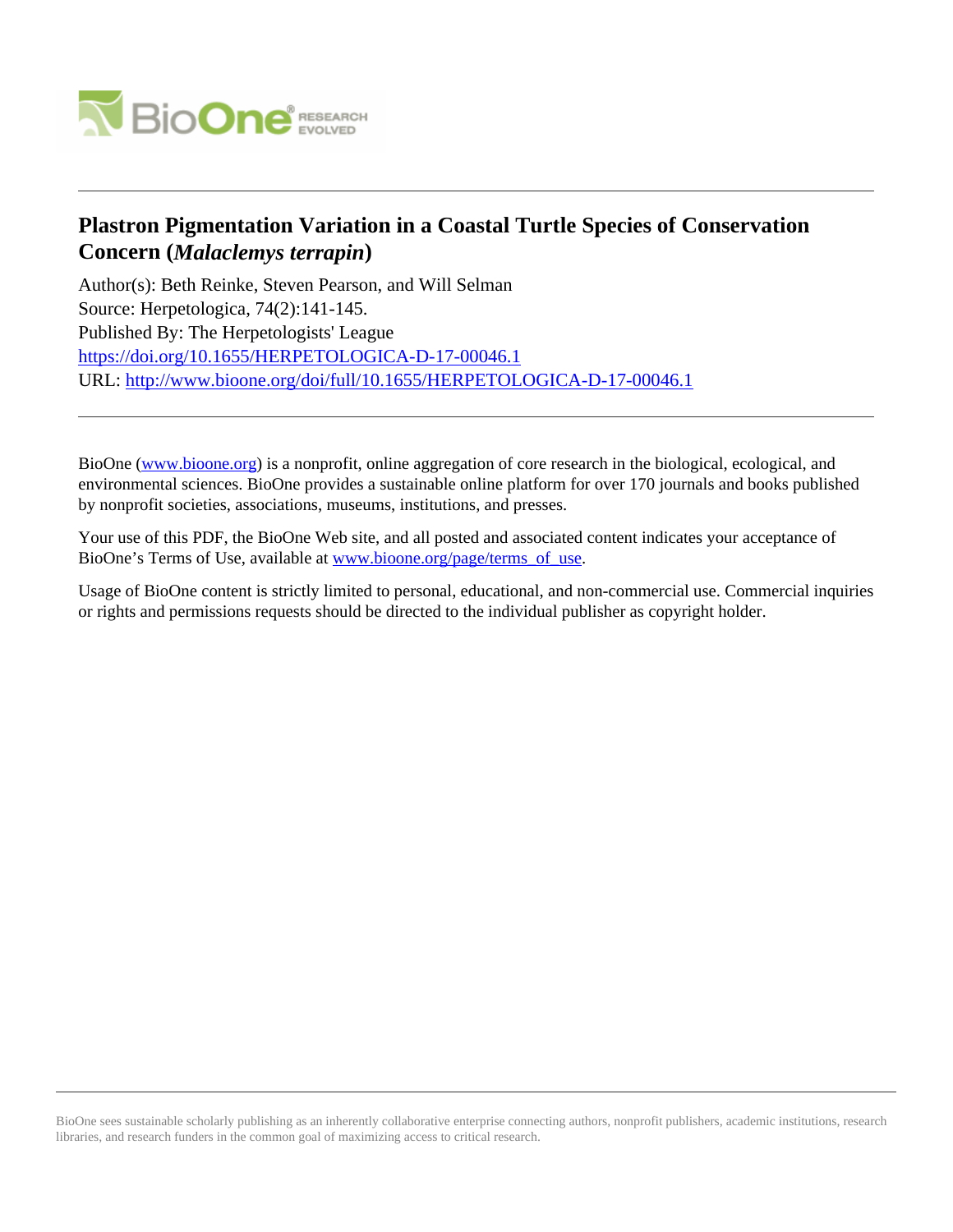# Plastron Pigmentation Variation in a Coastal Turtle Species of Conservation Concern (Malaclemys terrapin)

BETH REINKE<sup>1,4,6</sup>, STEVEN PEARSON<sup>2</sup>, AND WILL SELMAN<sup>3,5</sup>

 $^\mathrm{1}$  Department of Biological Sciences, Dartmouth College, 78 College Street, Hanover, NH 03755, USA $^\mathrm{2}$  Louisiana Department of Wildlife and Fisheries, 646 Cajundome Boulevard, Lafayette, LA 70501, USA  $^\mathrm{3}$  Rock

ABSTRACT: Malaclemys terrapin inhabits salt marshes of the coastal United States and has been historically divided into seven subspecies. Two of the described subspecies, M. t. pileata and M. t. littoralis, occur along the western and eastern coastlines of Louisiana, respectively. To better understand potential boundaries of these two subspecies, we documented pigmentation variation of the plastron along the coast of Louisiana where the subspecies supposedly intergrade. Photographs of the plastron were taken of captured individuals and we quantified pigment with a photoprocessing software (ImageJ). We found pigmentation differences between sexes, with females having lighter plastrons than males. The plastron pigmentation of females decreased with increasing plastron length, whereas that of males varied by site but not length. Plastron pigmentation did not correlate with longitude in either sex, indicating that there is no geographical cline in this trait. We suggest that large females might be released from the predation pressure of gape-limited predators, and therefore, can stop production of melanin as they grow. However, males and smaller females maintain cryptic, dark plastrons. Little is known about the mechanisms behind melanization in freshwater turtles, but understanding the patterns of pigmentation variation in M. terrapin might be important for taxonomists and conservation managers.

Key words: Coloration; Diamond-Backed Terrapins; Intraspecific variation; Sexual dichromatism

INTRASPECIFIC color variation in freshwater turtles has been attributed to sex (Thomas 2002; Ibáñez et al. 2013), body size (Thomas 2002; Ibáñez et al. 2013), immune response (Ibáñez et al. 2013), and substrate color (McGaugh 2008; Rowe et al. 2009). Freshwater turtles often have high contrast colors on their limbs, heads, and necks and in some cases, these colorations have been found to be sexually dichromatic and play a vital role in courtship (Ibáñez et al. 2014). Many species also have color variation on their shells and these colors have been less well studied despite their potential to be under similar selective pressures as the skin coloration.

Diamond-Backed Terrapins, Malaclemys terrapin, inhabit brackish coastal waters from Texas to Massachusetts, and an isolated population occurs on the island of Bermuda (Parham et al. 2008; Ernst and Lovich 2009). The species has historically been divided into seven subspecies on the basis of morphological characteristics like carapace and plastron coloration, body shape, presence of tubercles on the carapace, and skin coloration (see Ernst and Lovich 2009). Three of these subspecies—M. t. macrospilota, pileata, and littoralis—occur along the Gulf of Mexico from Florida Bay to Corpus Christi Bay. Within Louisiana, it is presumed that M. t. pileata occurs in the eastern portion of the state, whereas *M. t. littoralis* occurs in the western portion of the state, and the two supposedly differ in their plastron coloration (Ernst and Lovich 2009). However, recent genetic evidence has indicated that the subspecific delineations based on phenotypic traits are not congruent with genotypic data (Hart et al. 2014; Petre et al. 2015). Hart et al. (2014)

grouped terrapins into four discrete populations defined as genetic units, and the three Gulf Coast subspecies were coalesced into one management unit. This change was supported by evidence within Louisiana that there was no genetic structuring, even between the most distant populations (Drabeck et al. 2014; Petre et al. 2015). To date, however, no rigorous investigation has been done to document or explain the variation in color described between or within regions. Here, we investigate plastron pigmentation variation along the Louisiana coastline to determine if coloration is affected by longitude, body size, or sex in M. terrapin.

## MATERIALS AND METHODS

Individual terrapins were captured in 2013 and 2014 as a part of long-term studies of the terrapin populations in coastal Louisiana (Selman et al. 2014). The specific trapping methods and site descriptions are described in Selman and Baccigalopi (2012) and Selman et al. (2014), respectively. For each individual captured at eight sites along the Louisiana coastline (Fig. 1; Table 1), we recorded plastron length (PL in cm) and mass (g). We sexed individuals on the basis of males having longer precloacal tail lengths compared with females (Butler et al. 2006). Along with sex and morphological data, we used a digital camera to photograph the plastron of each individual in sunlight (Fig. 2).

To determine the quantity of plastron pigmentation, we measured the percentage of the plastron covered by dark pigment in each photograph. After converting each photo to a RGB-stacked image, we manually adjusted the threshold until all pigmented areas were highlighted. We then outlined the plastron (excluding the limbs, head, and underside of the carapace) and measured the percentage of the plastron that was highlighted. All photo measurements and manipulations were completed in ImageJ (Schneider et al. 2012). Two of the authors (BR and WS) analyzed each photo two separate

<sup>4</sup> PRESENT ADDRESS: Department of Ecosystem Science and Management, Forest Resources Building, Penn State University, State

 $^5$  PRESENT ADDRESS: Department of Biology, Millsaps College, 1701 N. State Street, Jackson, MS 39210, USA

CORRESPONDENCE: email, Elizabeth.a.reinke.gr@dartmouth.edu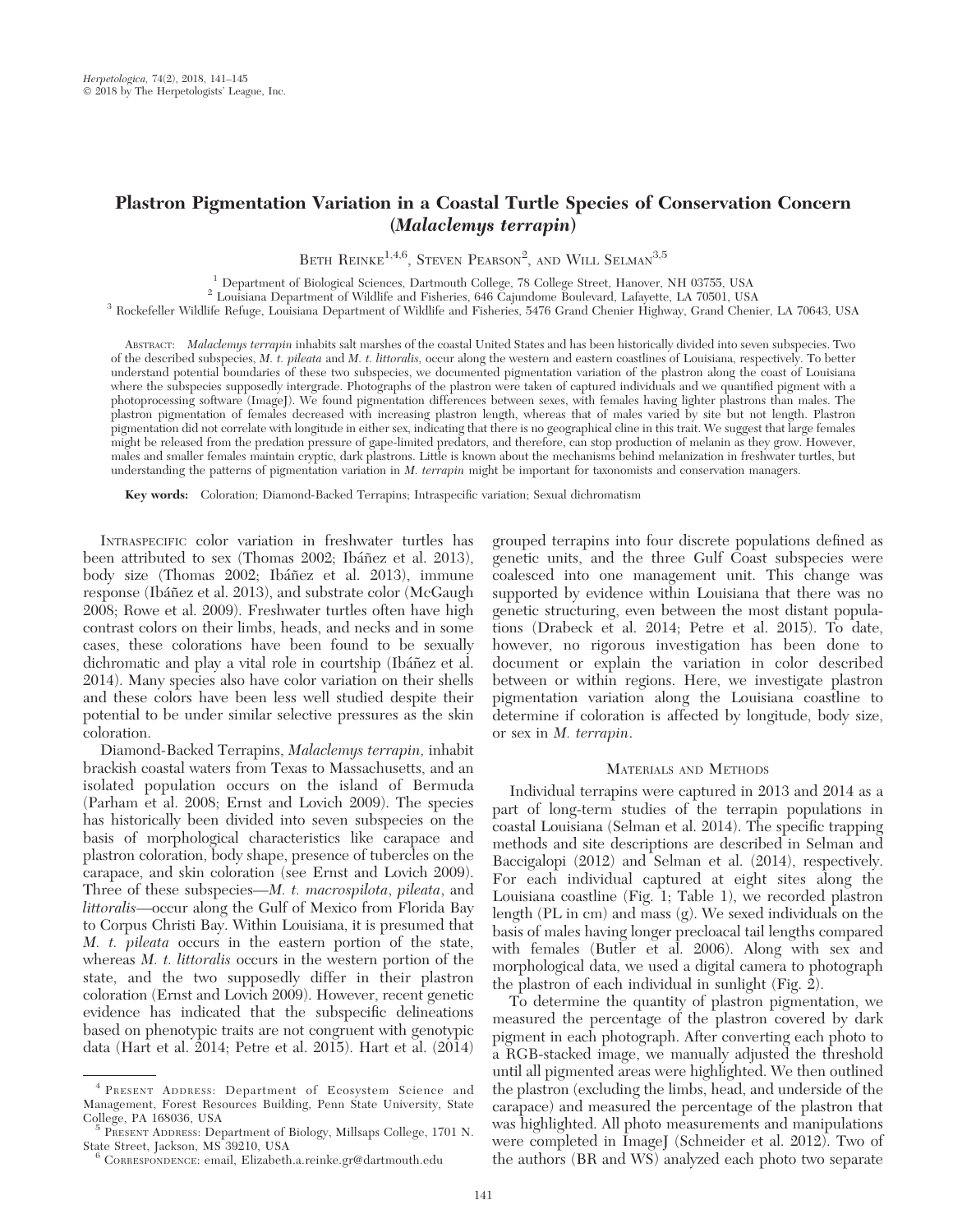

FIG. 1.-Map showing eight capture sites for *Malaclemus terrapin* along the coast of Louisiana, USA (inset). Numbers correspond to the sites listed in Table 1.

times and the average of these four measurements was used for analyses. Individuals whose results differed by greater than 15% between the observers  $(n = 21 \text{ of } 189 \text{ total})$ individuals) were removed from the analysis. These problems were typically attributable to glare on the plastron that made color determination ambiguous.

Because M. terrapin is sexually dimorphic, we first used a t-test to determine if the amount of plastron pigmentation differed by sex. If a significant difference existed between sexes, we separated them for the remainder of the analyses because dichromatism might mean that the sexes are under different selective pressures. We then conducted a backward stepwise model selection using the corrected Akaike's information criterion with all measured predictor variables that might have an effect on plastron coloration according to a priori hypotheses to determine the model with the best fit. Initial predictor variables included plastron length, site, and longitude. All statistical analyses were performed in R programming language v3.4.2 (R Core Team 2016).

#### **RESULTS**

A total of 189 turtles was captured and photographed across eight sites in Louisiana. Because the percentage of pigmented plastron was not normally distributed across individuals, we used a permutation test to sample from 1000 random draws of the response variable without replacement.

TABLE 1.—Percent pigmentation of the plastron of Diamond-Backed Terrapins (Malaclemys terrapin) as a function of sex among eight sampling sites along coastal Louisiana, USA. Site numbers correspond to those depicted in Fig. 1.

| Site                | Males            |                   | Females          |                   |
|---------------------|------------------|-------------------|------------------|-------------------|
|                     | $\boldsymbol{n}$ | Mean $\pm$ 1 SD   | $\boldsymbol{n}$ | Mean $\pm$ 1 SD   |
| 1. Sabine           |                  | $48.05 \pm 0$     | 4                | $35.88 \pm 25.4$  |
| 2. Rabbit/Calcasieu | 7                | $26.36 \pm 26.52$ | 14               | $15.45 \pm 20.24$ |
| 3. Mermentau        | 23               | $63.66 \pm 27$    | 18               | $39.96 \pm 22.45$ |
| 4. Rockefeller      | 19               | $43.61 \pm 30.26$ | 30               | $37.75 \pm 26.47$ |
| 5. Marsh Island     | $\theta$         | $NA^a$            | $\overline{4}$   | $29.32 \pm 24.41$ |
| 6. Jack Stout       | 4                | $18.13 \pm 15.44$ | 6                | $23.13 \pm 17.66$ |
| 7. Redfish          | 3                | $26.2 \pm 32.47$  | $\overline{4}$   | $10.63 \pm 5.1$   |
| 8. Grand Terre      | 12               | $68.00 \pm 28.1$  | 19               | $27.88 \pm 23.04$ |

 $A^a$  NA = not applicable.

In all cases, results from our permutation tests were not qualitatively different, so the original models were robust enough to handle violations of normality. Plastron coloration varied by sex at any size  $(t = -4.43, df = 121.84, P < 0.0001)$ . Males were darker than females ( $\bar{X}_{\text{males}} = 50.62$ ,  $\bar{X}_{\text{females}} =$ 30.71). The best-fit model for females used PL and longitude as the predictor variables, but only PL significantly predicted female pigmentation (df = 1,  $F = 20.85, P \lt 0.0001$ ). Larger adult females had less pigment than smaller adult females (t  $= -4.563, P < 0.001$ ; Fig. 3). Adult females were less pigmented than juvenile females ( $t = -4.58$ , df = 30.25,  $P$  < 0.001,  $\bar{X}_{\text{adult}} = 24.86, \bar{X}_{\text{juv}} = 51.16$ ). The model with the best fit for males included only site as a predictor variable  $(df = 7$ ,  $F = 3.54$ ,  $P = 0.003$ , with the Mermentau and Grand Terre populations having the highest percent pigmentation (Table  $\overline{1}$ ).

## **DISCUSSION**

We did not find longitudinal variation in pigmentation that would be indicative of a gradient in this trait across coastal Louisiana, including  $M$ .  $t$ . *pileata* to the east and  $M$ .  $t$ . littoralis to the west. This conclusion is also supported by recent genetic evidence that indicated a single population in Louisiana (Petre et al. 2015). Hart et al. (2014) found four distinct genetic clusters across the range of Diamond-Backed Terrapins that were incongruent with the seven currently described subspecies. Our findings also support the absence of phenotypic differentiation between the two subspecies ranging along coastal Louisiana. Because we found that plastron pigmentation varies by sex, PL, and site, it seems possible that other phenotypic traits previously used to diagnose terrapin subspecies might be under similar control. Additionally, because considerable phenotypic variability is possible within a single site, some managers or researchers might believe that multiple terrapin subspecies are present at a single site (e.g., sites in Louisiana; W. Selman, personal observation) even though they are part of the same genetic population (Petre et al. 2015).

We detected significant differences in plastron pigmentation between males and females. Ibañez et al.  $(2013)$ suggested that sexual dichromatism in Spanish Terrapins (Mauremys leprosa) does not occur on the shell because both male and female shells are subject to the same selective pressure of predation. The differences in shell coloration that we found between the sexes might be explained by exposure to different predation pressures. For example, primary predators of  $\overline{M}$ . terrapin in Louisiana are likely alligators and large predacious fish (e.g., alligator gar, redfish) whose prey consumption is gape limited. Males and small female M. terrapin are darker than large female individuals, indicating that they might be under a predation pressure that is no longer constraining when females reach a certain size. Further support for this contention is evidence of adult females tending to travel into deeper waters and more frequently farther from the shoreline than adult males or juveniles (Roosenburg et al. 1999; W. Selman, personal observation).

We found that larger females are significantly lighter than smaller females (Fig. 3). Although not documented in turtles, calcium has been shown to increase melanin coloration in birds and mammals (McGraw 2008). Older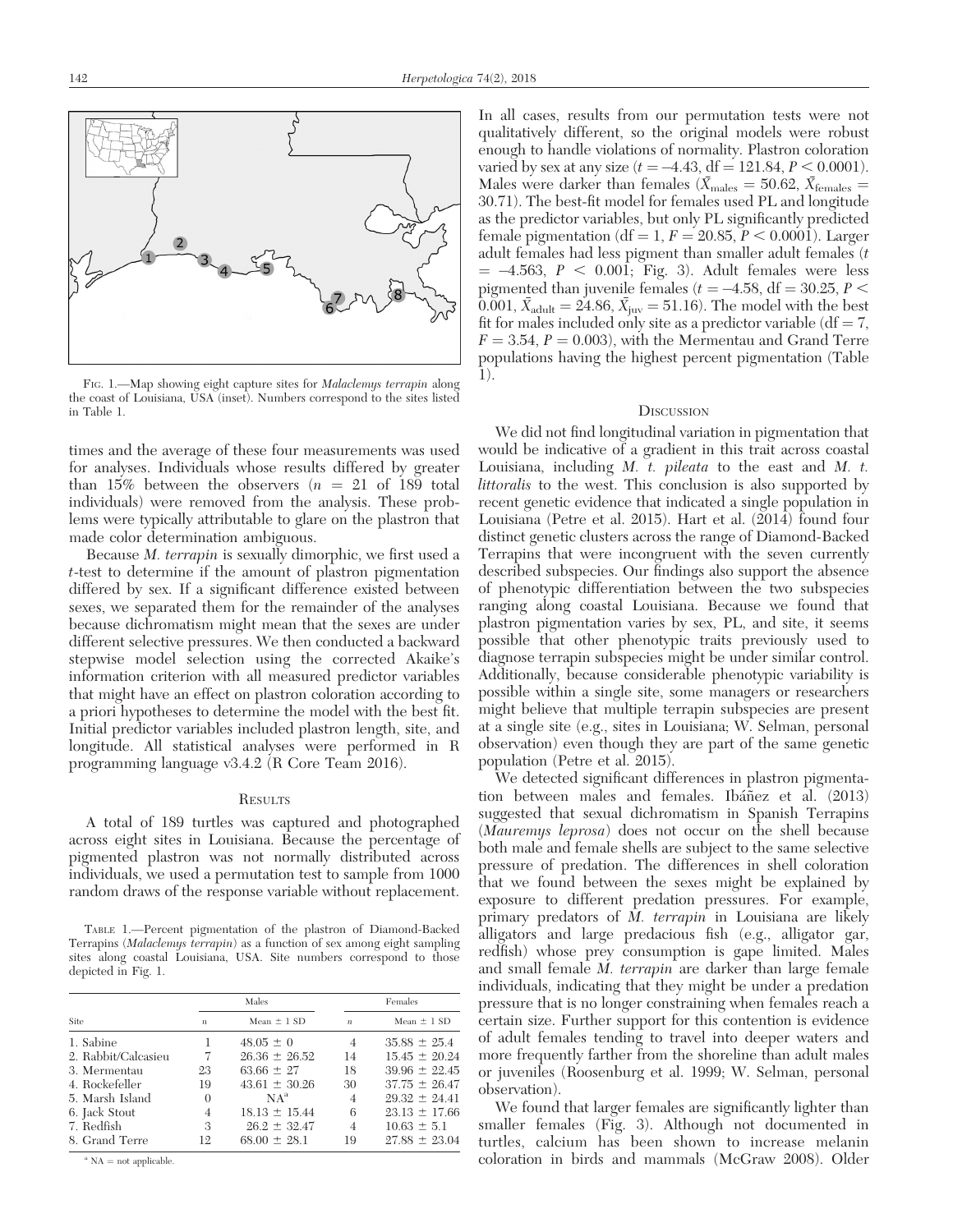

FIG. 2.—Examples of variation in plastron pigmentation of Malaclemys terrapin collected from the same site. The subjects shown in these images were all collected at Grand Terre (Site 8) and vary from nearly 0% to nearly 100% in the expression of melanin on the surface of the plastron. From left to right: female, 168-cm plastron length; female, 169-cm plastron length; female, 173-cm plastron length; male, 112-cm plastron length. A color version of this figure is available online.



FIG. 3.—Percent pigmentation on the plastron of Diamond-Backed Terrapins (Malaclemys terrapin) as a function of body size (measured as straight-line plastron length) for individuals collected from sites along coastal Louisiana, USA. (A) Adult females (df = 1,  $F = 20.85, P \le 0.0001, n$  $= 99$ ); (B) adult males ( $n = 69$ ).

females might become calcium limited over time from egg production, and thus might deposit less melanin into their plastrons as they grow. However, this does not explain why a similar trend is not common in all long-lived turtles. Also, the diet of terrapins is predominated by calcium-rich gastropods and crustaceans so it does not seem likely that they would become calcium limited as they age (Tucker et al. 1995). In fact, these findings differ from documented melanization patterns in other turtles, especially the *Trachemys* group. Males of this genus exhibit ontogenetic melanization to the extent that male body stripes and shell colors are obscured as the individual ages, whereas females may show slight ontogenetic melanization of the shell (Lovich et al. 1990; Thomas 2002; Hays and McBee 2009; Bager et al. 2010). Trachemys males also show a change in courtship behaviors and foreclaw growth associated with melanization (Lovich et al. 1990; Thomas 2002). Stone et al. (2015) hypothesized that males might become melanistic as they approach the size of mature females for sex recognition, but this hypothesis does not hold for M. terrapin because small females and males show similar melanization. The mechanisms behind ontogenetic melanization are unknown, so a causal explanation for M. terrapin females showing a pattern that contrasts with Trachemys requires further research, as do the associated behavior and growth changes.

We found that male plastron pigmentation varied significantly by site (Table 1). It is unclear why we found two distant sites—Mermentau and Grand Terre—to be darker than the other sample sites. Background matching through plastic melanization of the turtle carapace has been documented in freshwater turtles (Rowe et al. 2009, 2014), but evidence is lacking to suggest that plastron coloration is phenotypically plastic enough to match down-welling light. Although we did not collect environmental variables like water clarity or substrate type, it seems possible that such variables might play a role in the degree of male plastron pigmentation given the variability observed across sites (Table 1). Alternatively, in some animals, pollution or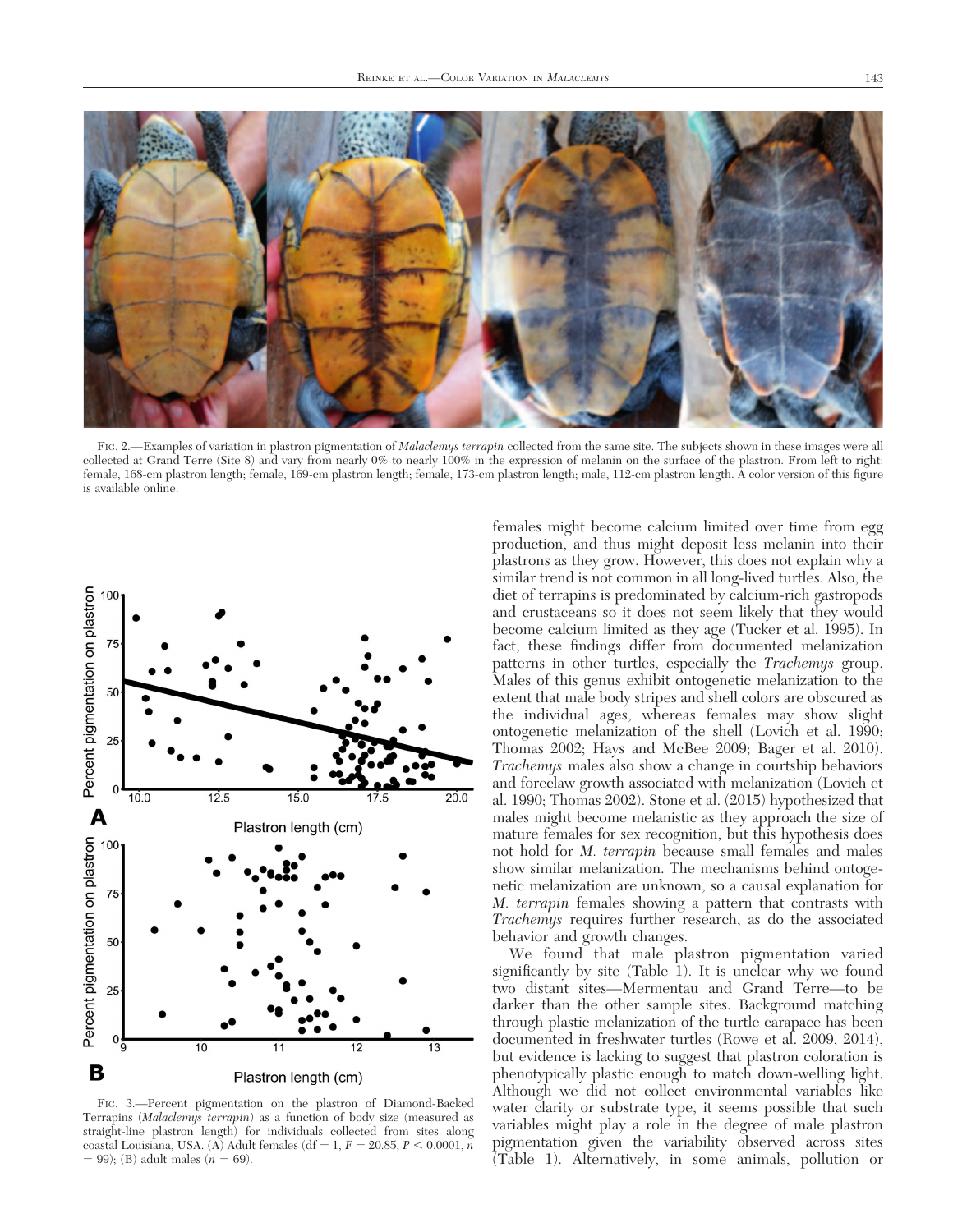environmental contamination can result in melanization because melanin can bind trace elements (Chatelain et al. 2014; Goiran et al. 2017). For instance, sea snakes (Emydocephalus annulatus) in polluted waters exhibit increased melanization, and more melanistic snakes had higher concentrations of trace elements, and a higher frequency of ecdysis, than paler snakes (Goiran et al. 2017). To date, however, there is no evidence that this binding can occur in turtle shells and more data would be necessary to determine if pollutants are present in the sites with more melanistic males.

The histological mechanisms of pigment development in freshwater turtles are largely unknown, and this adds additional difficulty in explaining patterns of melanization. Generally, the coloration of plastron tissue is caused by epidermal melanocytes and dermal melanophores (Alibardi 2013). In M. terrapin, it appears that the dark pigment extends from the borders of scutes inward (Fig. 2), but the mechanism for the reduction of this coloration with size in females remains unknown. Alibardi (2013) hypothesized that as scutes expand, the dermal melanophores extend and the pigment that is visible from the epidermis ''bleeds'' through the more superficial corneous layers. Because we observed the opposite pattern, it is necessary to conduct histological analyses specifically of the pigmentation in M. terrapin to determine whether the same pigment formation mechanisms are occurring. Following this determination, other processes that might affect pigment distribution, such as growth rates or temperatures, can be further investigated and mechanistically informed.

We found that plastron pigmentation in *M. terrapin* from coastal Louisiana differed between the sexes, among body sizes in females, and among sites in males but not along a longitudinal gradient. These data indicate that there is no pigmentation gradation along the coast between the two previously described subspecies (Ernst and Lovich 2009). Our data further support previous studies that have identified genetic similarities among Louisiana populations (Hart et al. 2014; Petre et al. 2015). We suggest that the trends in pigmentation documented among our study populations might be a product of differential predation pressures among different sexes or body sizes, whereas male coloration is better predicted by location. Further exploration of the mechanisms behind pigmentation variation might provide relevant information for resource managers and biologists monitoring terrapin populations, as well as for taxonomists delimiting subspecific boundaries.

Acknowledgments.—Louisiana Department of Wildlife and Fisheries approved this project, and we complied with all applicable animal care guidelines outlined by Beaupre (2004). C. Baccigalopi assisted with fieldwork in southwestern Louisiana; J. Wiebe, A. White, M. Luent, B. Stultz, D. Cassidy, A. Magro, C. Haynes, C. Wright, S. Merino, and W. Hardy were instrumental to collecting these data in southeastern Louisiana. The authors also acknowledge J. Carr for his assistance with this project. We thank two anonymous reviewers for their comments on this manuscript.

#### LITERATURE CITED

- Alibardi, L. 2013. Observations on the ultrastructure and distribution of chromatophores in the skin of chelonians. Acta Zooligica 94:222–232. https://doi.org/10.1111/j.1463-6395.2011.00546.x
- Bager, A., T.R.O. Freitas, and L. Krause. 2010. Morphological characterization of adults of Orbigny's slider Trachemys dorbignyi (Dumeril &

Bibron 1835) (Testudines Emydidae) in southern Brazil. Tropical Zoology 23:181–194.

- Beaupre, S.J. (ed.). 2004. Guidelines for Use of Live Amphibians and Reptiles in Field and Laboratory Research, 2nd edition. American Society of Ichthyologists and Herpetologists, USA.
- Butler, J.A., G.L. Heinrich, and R.A. Seigel. 2006. Third workshop on the ecology, status, and conservation of diamondback terrapins (Malaclemys terrapin): Results and recommendations. Chelonian Conservation Biology 5:331–334. https://doi.org/10.2744/1071-8443(2006) 5[331:TWOTES]2.0.CO;2
- Chatelain, M., J. Gasparini, L. Jacquin, and A. Frantz. 2014. The adaptive function of melanin-based plumage coloration to trace metals. Biological Letters 10:20140164. https://doi.org/10.1098/rsbl.2014.0164
- Drabeck, D.H., M.W.H. Chatfield, and C.L. Richards-Zawacki. 2014. The status of Louisiana's Diamondback Terrapin (Malaclemys terrapin) populations in the wake of the Deepwater Horizon oil spill: Insights from population genetic and contaminant analyses. Journal of Herpetology 48:125–136. https://doi.org/10.1670/12-186
- Ernst, C.H., and J.E. Lovich. 2009. Turtles of the United States and Canada. Johns Hopkins University Press, USA.
- Goiran, C., P. Bustamante, and R. Shine. 2017. Industrial melanism in the seasnake Emydocephalus annulatus. Current Biology 27:2510–2513.e2. https://doi.org/10.1016/j.cub.2017.06.073
- Hart, K.M., M.E. Hunter, and T.L. King. 2014. Regional differentiation among populations of the Diamondback terrapin (Malaclemys terrapin). Conservation Genetics 15:593–603. https://doi.org/10.1007/s10592-014- 0563-6
- Hays, K., and K. McBee. 2009. Ontogenetic melanism in three populations of Red-Eared Slider turtles (Trachemys scripta) in Oklahoma. Southwestern Naturalist 54:82–85. https://doi.org/10.1894/WL-18.1
- Ibáñez, A., A. Marzal, P. López, and J. Martín. 2013. Sexually dichromatic coloration reflects size and immunocompetence in female Spanish terrapins, Mauremys leprosa. Naturwissenschaften 100:1137-1147. https://doi.org/10.1007/s00114-013-1118-2
- Ibáñez, A., N. Polo-Cavia, P. López, and J. Martín. 2014. Honest sexual signaling in turtles: Experimental evidence of a trade-off between immune response and coloration in red-eared sliders Trachemys scripta elegans. Naturwissenschaften 101:803–811. https://doi.org/10.1007/ s00114-014-1219-6
- Lovich, J.E., C.J. McCoy, and W.R. Garstka. 1990. The development and significance of melanism in the slider turtle. Pp. 233–254 in Life History and Ecology of the Slider Turtle (J.W. Gibbons, ed.). Smithsonian Institution Press, USA.
- McGaugh, S. 2008. Color variation among habitat types in the spiny softshell turtles (Trionychidae: Apalone) of Cuatrocienegas, Coahuila, Mexico. Journal of Herpetology 42:347–353.
- McGraw, K.J. 2008. An update on the honesty of melanin-based color signals in birds. Pigment Cell Melanoma Research 21:133–138. https:// doi.org/10.1111/j.1755-148X.2008.00454.x
- Parham, J.F., M.E. Outerbridge, B.L. Stuart, D.B. Wingate, H. Erlenkeuser, and T.J. Papenfuss. 2008. Introduced delicacy or native species? A natural origin of Bermudian terrapins supported by fossil and genetic data. Biological Letters 4:216–9. https://doi.org/10.1098/rsbl.2007.0599
- Petre, C., W. Selman, B. Kreiser, S.H. Pearson, and J.J. Wiebe. 2015. Population genetics of the Diamondback terrapin, Malaclemys terrapin, in Louisiana. Conservation Genetics 16:1243–1252. https://doi.org/10. 1007/s10592-015-0735-z
- R Core Team. 2016. R: A language and environment for statistical computing, Version 3.4.2. Available at http://www.r-project.org. R Foundation for Statistical Computing, Austria.
- Roosenburg, W.M., K.L. Hayley, and S. McGuire. 1999. Habitat selection and movements of diamondback terrapins, Malaclemys terrapin, in a Maryland estuary. Chelonian Conservation Biology 3:425–429.
- Rowe, J.W., D.L. Clark, M. Price, and J.K. Tucker. 2009. Reversible melanization following substrate color reversal in midland painted turtles (Chrysemys picta marginata) and red-eared sliders (Trachemys scripta elegans). Journal of Herpetology 43:402–408. https://doi.org/10.1670/08- 047R2.1
- Rowe, J.W., B.J. Miller, M.A. Stuart, C. Snyder, J.K. Tucker, D.L. Clark, L.W. Wittle, and J.T. Lamer. 2014. Substrate color-induced melanization in eight turtle species from four chelonian groups. Zoology 117:245–252. https://doi.org/10.1016/j.zool.2014.04.003
- Schneider, C.A, W.S. Rasband, and K.W. Eliceiri. 2012. NIH Image to ImageJ: 25 years of image analysis. Nature Methods 9:671–675. https:// doi.org/10.1038/nmeth.2089